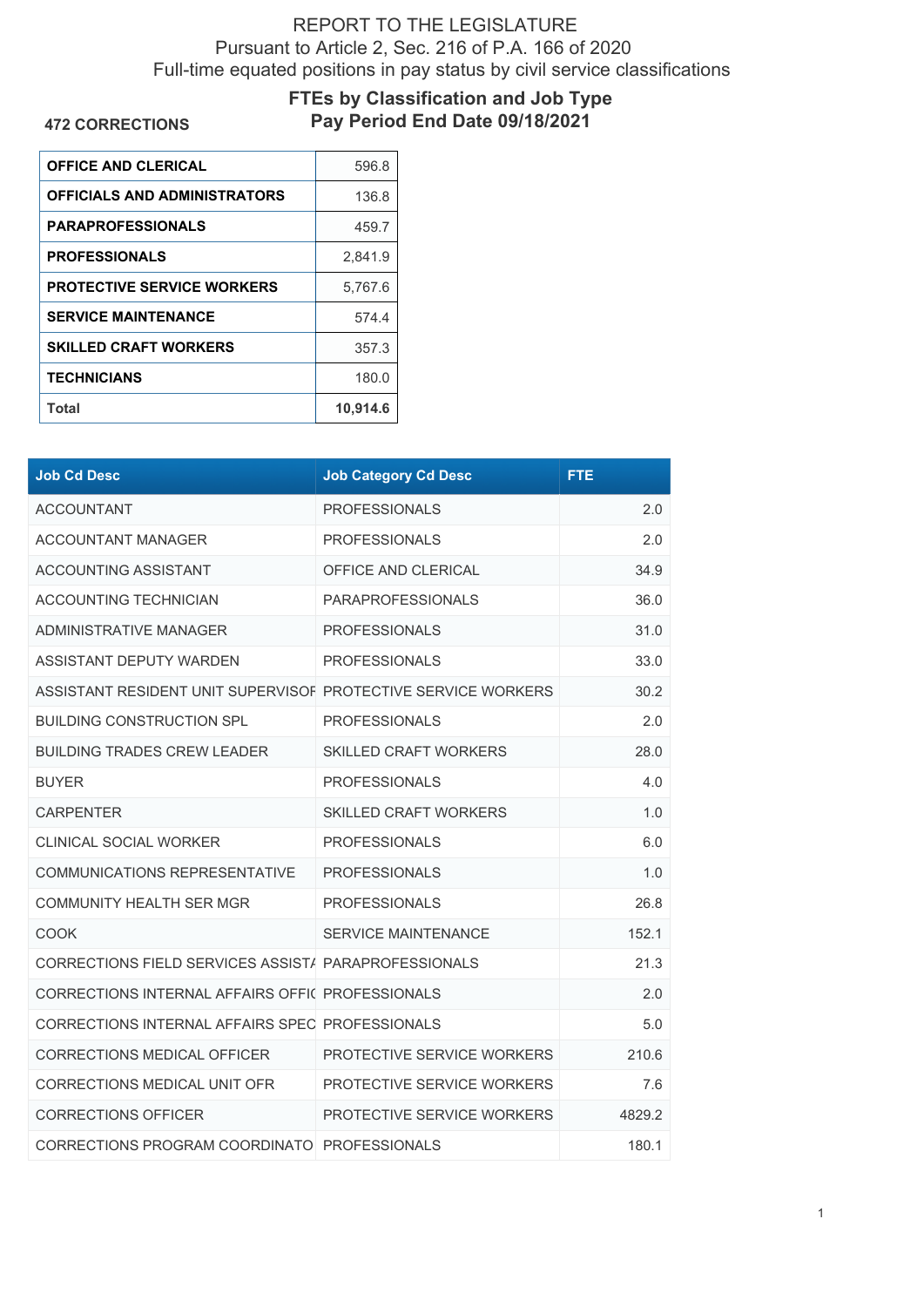| <b>Job Cd Desc</b>                                 | <b>Job Category Cd Desc</b>  | <b>FTE</b> |
|----------------------------------------------------|------------------------------|------------|
| <b>CORRECTIONS PROGRAM MGR-FZN</b>                 | <b>PROFESSIONALS</b>         | 1.0        |
| CORRECTIONS QUA MEN HTH PRO                        | <b>PROFESSIONALS</b>         | 134.7      |
| CORRECTIONS RESIDENT REPRESENTAT PARAPROFESSIONALS |                              | 49.1       |
| <b>CORRECTIONS SECURITY INSPECTOR</b>              | PROTECTIVE SERVICE WORKERS   | 47.0       |
| CORRECTIONS SECURITY REPRESENTAT PARAPROFESSIONALS |                              | 26.0       |
| <b>CORRECTIONS SHIFT SUPERVISOR</b>                | PROTECTIVE SERVICE WORKERS   | 619.1      |
| <b>CORRECTIONS TRA OFR</b>                         | <b>SERVICE MAINTENANCE</b>   | 157.5      |
| <b>DENTAL AIDE</b>                                 | <b>PARAPROFESSIONALS</b>     | 32.7       |
| <b>DENTAL HYGIENIST</b>                            | <b>PARAPROFESSIONALS</b>     | 15.2       |
| DENTAL LABORATORY TECHNICIAN                       | <b>TECHNICIANS</b>           | 1.0        |
| <b>DENTIST</b>                                     | <b>PROFESSIONALS</b>         | 7.6        |
| <b>DENTIST MANAGER</b>                             | <b>PROFESSIONALS</b>         | 1.0        |
| DEPARTMENTAL ANALYST                               | <b>PROFESSIONALS</b>         | 116.3      |
| DEPARTMENTAL MANAGER                               | <b>PROFESSIONALS</b>         | 17.0       |
| DEPARTMENTAL SPECIALIST                            | <b>PROFESSIONALS</b>         | 80.1       |
| DEPARTMENTAL SUPERVISOR                            | <b>PARAPROFESSIONALS</b>     | 27.0       |
| DEPARTMENTAL TECHNICIAN                            | <b>PARAPROFESSIONALS</b>     | 151.2      |
| DEVELOPMENTAL DISABILITIES PROGRA PROFESSIONALS    |                              | 1.0        |
| <b>DIETITIAN NUTRITIONIST</b>                      | <b>PROFESSIONALS</b>         | 7.0        |
| <b>DIVISION ADMINISTRATOR</b>                      | OFFICIALS AND ADMINISTRATORS | 6.9        |
| <b>DOMESTIC SERVICES AIDE</b>                      | <b>SERVICE MAINTENANCE</b>   | 9.5        |
| <b>DRAFTING TECHNICIAN</b>                         | <b>TECHNICIANS</b>           | 1.0        |
| ELECTRICIAN LICENSED                               | <b>SKILLED CRAFT WORKERS</b> | 27.5       |
| ELECTRICIAN-MASTER LICENSED                        | <b>SKILLED CRAFT WORKERS</b> | 2.9        |
| EMERGENCY MEDICAL TECHNICIAN PAR. TECHNICIANS      |                              | 2.2        |
| EMPLOYMENT AND EDUCATION COUNSE PROFESSIONALS      |                              | 12.7       |
| ENVIRONMENTAL SANITARIAN SPL                       | <b>PROFESSIONALS</b>         | 2.0        |
| EQUIPMENT OPERATOR                                 | <b>SKILLED CRAFT WORKERS</b> | 8.1        |
| <b>EQUIPMENT TECHNICIAN</b>                        | <b>TECHNICIANS</b>           | 14.0       |
| <b>EXECUTIVE SECRETARY</b>                         | OFFICE AND CLERICAL          | 32.0       |
| <b>FINANCIAL ANALYST</b>                           | <b>PROFESSIONALS</b>         | 9.0        |
| <b>FINANCIAL SPECIALIST</b>                        | <b>PROFESSIONALS</b>         | 4.4        |
| <b>FINGERPRINT TECHNICIAN</b>                      | <b>TECHNICIANS</b>           | 2.0        |
| <b>FIRE SAFETY INSPECTOR</b>                       | <b>TECHNICIANS</b>           | 7.1        |
| FIRE SAFETY SUPERVISOR                             | <b>TECHNICIANS</b>           | 2.0        |
| FOOD SERVICES SUPERVISOR                           | <b>SERVICE MAINTENANCE</b>   | 117.9      |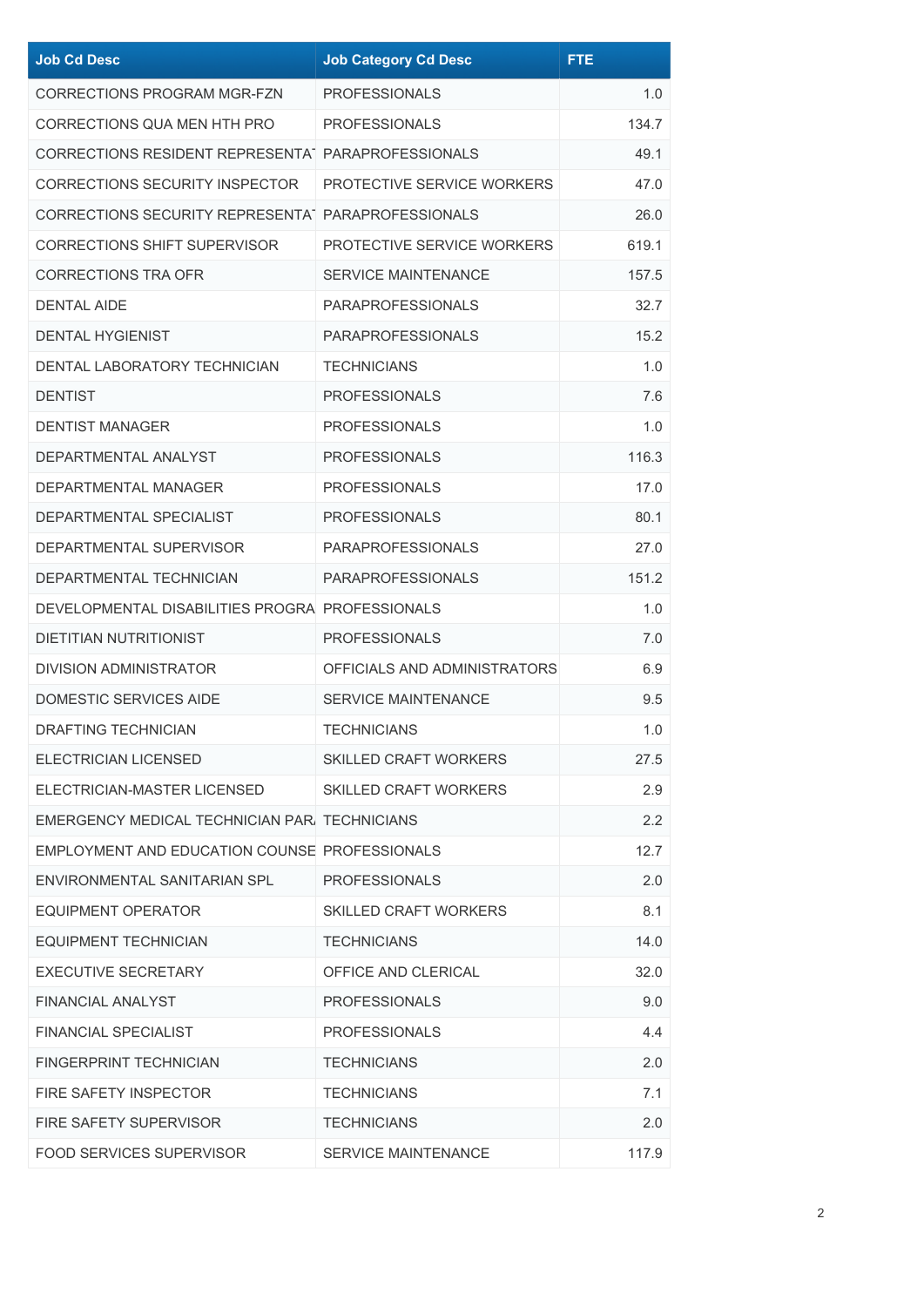| <b>Job Cd Desc</b>                                 | <b>Job Category Cd Desc</b>  | <b>FTE</b> |
|----------------------------------------------------|------------------------------|------------|
| <b>GENERAL OFFICE ASSISTANT</b>                    | OFFICE AND CLERICAL          | 160.4      |
| <b>GROUNDSKEEPER</b>                               | <b>SERVICE MAINTENANCE</b>   | 1.0        |
| <b>HUMAN RESOURCES ANALYST</b>                     | <b>PROFESSIONALS</b>         | 3.0        |
| <b>HUMAN RESOURCES DEVELOPER</b>                   | <b>PROFESSIONALS</b>         | 33.0       |
| <b>HUMAN RESOURCES DEV SPL</b>                     | <b>PROFESSIONALS</b>         | 11.9       |
| HUMAN RESOURCES MANAGER                            | <b>PROFESSIONALS</b>         | 3.0        |
| HUMAN RESOURCES SPECIALIST                         | <b>PROFESSIONALS</b>         | 2.0        |
| <b>INDUSTRIES PRODUCTION LEADER</b>                | <b>SKILLED CRAFT WORKERS</b> | 23.0       |
| <b>INDUSTRIES SUPERVISOR</b>                       | <b>SKILLED CRAFT WORKERS</b> | 8.0        |
| <b>INSTITUTION CHAPLAIN</b>                        | <b>PROFESSIONALS</b>         | 20.0       |
| <b>LABORATORY ASSISTANT</b>                        | <b>TECHNICIANS</b>           | 1.3        |
| LABORER                                            | <b>SERVICE MAINTENANCE</b>   | 1.0        |
| LIBRARIAN                                          | <b>PROFESSIONALS</b>         | 20.1       |
| <b>LIBRARIAN MANAGER</b>                           | <b>PROFESSIONALS</b>         | 1.0        |
| LIBRARY ASSISTANT                                  | OFFICE AND CLERICAL          | 3.5        |
| <b>LIBRARY TECHNICIAN</b>                          | <b>PARAPROFESSIONALS</b>     | 21.1       |
| <b>MAINTENANCE MECHANIC</b>                        | <b>SKILLED CRAFT WORKERS</b> | 187.8      |
| MEDICAL RECORD EXAMINER                            | <b>PARAPROFESSIONALS</b>     | 27.8       |
| MEDICAL RECORD EXAMINER-SUPERVIS PARAPROFESSIONALS |                              | 5.0        |
| <b>MEDICAL TECHNICIAN SUPERVISOR</b>               | <b>TECHNICIANS</b>           | 1.0        |
| <b>MENTAL HEALTH SOCIAL WORKER</b>                 | <b>PROFESSIONALS</b>         | 5.9        |
| <b>MUSIC THERAPIST</b>                             | <b>PROFESSIONALS</b>         | 2.0        |
| OCCUPATIONAL THERAPIST                             | <b>PROFESSIONALS</b>         | 4.0        |
| OFFICE DIRECTOR                                    | OFFICIALS AND ADMINISTRATORS | 7.0        |
| OFFICE SUPERVISOR                                  | OFFICE AND CLERICAL          | 3.0        |
| <b>PAROLE PROBATION MANAGER</b>                    | <b>PROFESSIONALS</b>         | 159.0      |
| PAROLE PROBATION OFFICER                           | <b>PROFESSIONALS</b>         | 1117.4     |
| PAROLE PROBATION SPECIALIST                        | <b>PROFESSIONALS</b>         | 15.0       |
| PHARMACY ASSISTANT                                 | <b>TECHNICIANS</b>           | 29.4       |
| <b>PHLEBOTOMIST</b>                                | <b>TECHNICIANS</b>           | 1.0        |
| PHYSICAL PLANT SUPERVISOR                          | <b>SKILLED CRAFT WORKERS</b> | 29.0       |
| PHYSICIAN ASSISTANT                                | <b>PROFESSIONALS</b>         | 1.0        |
| <b>PLUMBER</b>                                     | <b>SKILLED CRAFT WORKERS</b> | 28.0       |
| POWER PLANT OPERATOR                               | <b>SKILLED CRAFT WORKERS</b> | 2.0        |
| PRACTICAL NURSE LICENSED                           | <b>TECHNICIANS</b>           | 105.6      |
| PRISON COUNSELOR                                   | <b>PROFESSIONALS</b>         | 198.8      |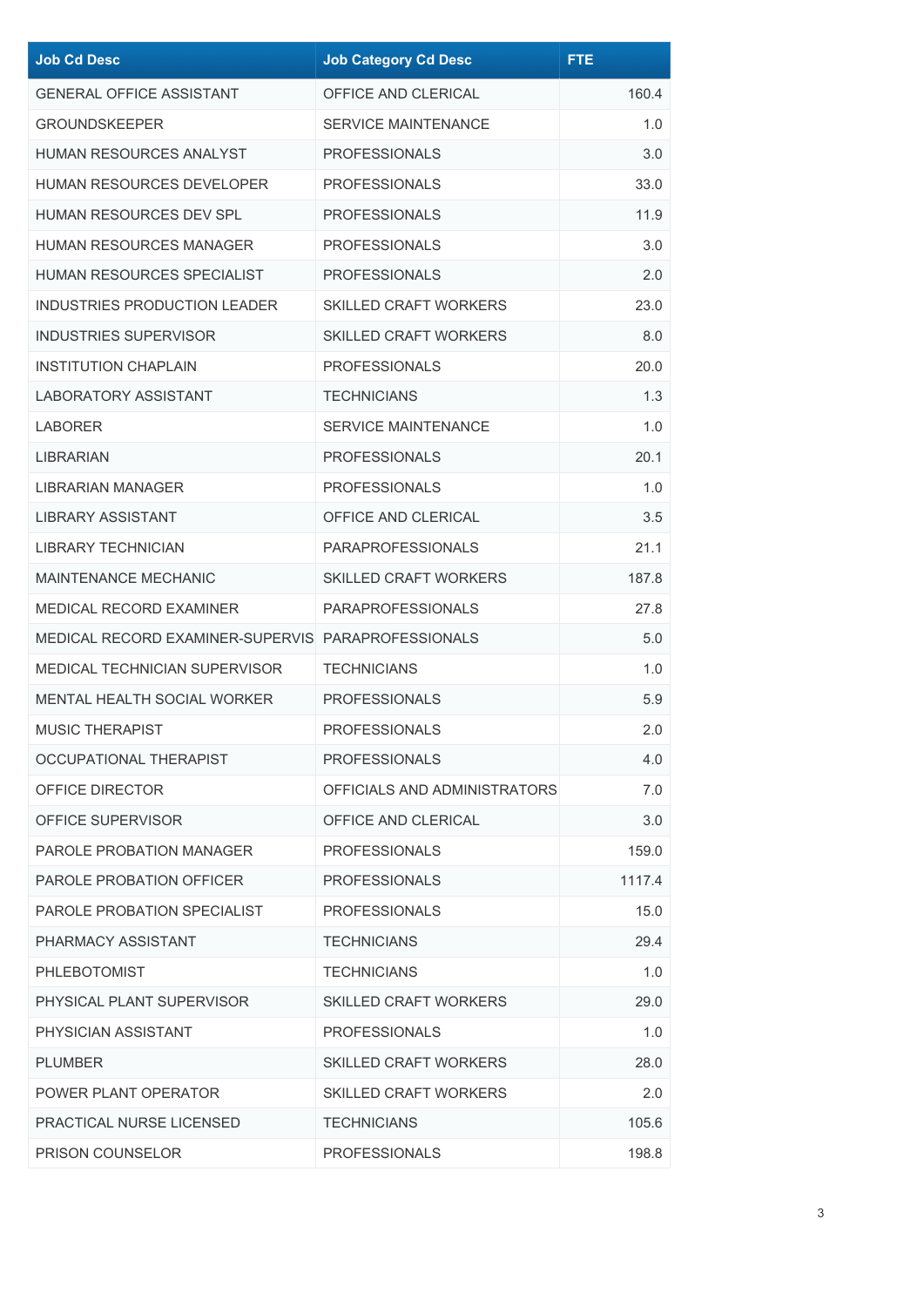| <b>Job Cd Desc</b>                                           | <b>Job Category Cd Desc</b>  | <b>FTE</b> |
|--------------------------------------------------------------|------------------------------|------------|
| PROCUREMENT TECHNICIAN                                       | <b>PARAPROFESSIONALS</b>     | 10.0       |
| PROMOTIONAL AGENT                                            | <b>PROFESSIONALS</b>         | 2.0        |
| <b>PSYCHIATRIST</b>                                          | <b>PROFESSIONALS</b>         | 0.6        |
| <b>PSYCHOLOGIST</b>                                          | <b>PROFESSIONALS</b>         | 57.0       |
| RECREATIONAL THERAPIST                                       | <b>PROFESSIONALS</b>         | 14.0       |
| <b>REFRIGERATION MECHANIC</b>                                | <b>SKILLED CRAFT WORKERS</b> | 9.9        |
| REFRIGERATION MECHANIC-LICENSED                              | <b>SKILLED CRAFT WORKERS</b> | 2.0        |
| <b>REGISTERED NURSE</b>                                      | <b>PROFESSIONALS</b>         | 216.7      |
| <b>REGISTERED NURSE DIRECTOR</b>                             | <b>PROFESSIONALS</b>         | 5.0        |
| <b>REGISTERED NURSE MANAGER</b>                              | <b>PROFESSIONALS</b>         | 71.3       |
| <b>REGISTERED NURSE NON-CAREER</b>                           | <b>PROFESSIONALS</b>         | 0.7        |
| <b>REGULATION AGENT</b>                                      | <b>PROFESSIONALS</b>         | 2.0        |
| REHABILITATION SERVICE COORD                                 | <b>PROFESSIONALS</b>         | 1.0        |
| <b>RESIDENT CARE AIDE</b>                                    | <b>PARAPROFESSIONALS</b>     | 27.6       |
| <b>RESIDENT UNIT MANAGER</b>                                 | <b>PROFESSIONALS</b>         | 53.4       |
| RESPIRATORY THERAPY TECHNICIAN                               | <b>TECHNICIANS</b>           | 1.0        |
| RIGHTS SPECIALIST                                            | <b>PROFESSIONALS</b>         | 1.0        |
| <b>SCHOOL PRINCIPAL</b>                                      | OFFICIALS AND ADMINISTRATORS | 12.0       |
| <b>SCHOOL TEACHER</b>                                        | <b>PROFESSIONALS</b>         | 43.0       |
| <b>SECRETARY</b>                                             | OFFICE AND CLERICAL          | 196.1      |
| SECRETARY SUPERVISOR                                         | OFFICE AND CLERICAL          | 3.0        |
| SENIOR EXECUTIVE MAN AST                                     | OFFICE AND CLERICAL          | 12.0       |
| SENIOR EXECUTIVE SERVICE                                     | OFFICIALS AND ADMINISTRATORS | 10.0       |
| SENIOR EXECUTIVE WARDEN                                      | OFFICIALS AND ADMINISTRATORS | 25.0       |
| SPECIAL ALTERNATIVE INCARCERATION PROTECTIVE SERVICE WORKERS |                              | 23.9       |
| SPECIAL EDUCATION TEACHER                                    | <b>PROFESSIONALS</b>         | 16.0       |
| STATE ADMINISTRATIVE MANAGER                                 | OFFICIALS AND ADMINISTRATORS | 48.0       |
| STATE ASSISTANT ADMINISTRATOR                                | OFFICIALS AND ADMINISTRATORS | 5.0        |
| STATE BUREAU ADMINISTRATOR                                   | OFFICIALS AND ADMINISTRATORS | 1.0        |
| <b>STATE DEPUTY WARDEN</b>                                   | OFFICIALS AND ADMINISTRATORS | 21.9       |
| STATISTICIAN SPECIALIST                                      | <b>PROFESSIONALS</b>         | 1.0        |
| <b>STOREKEEPER</b>                                           | <b>SERVICE MAINTENANCE</b>   | 115.4      |
| STOREKEEPER SUPERVISOR                                       | SERVICE MAINTENANCE          | 20.0       |
| STUDENT ASSISTANT                                            | <b>TECHNICIANS</b>           | 4.4        |
| <b>TEACHER AIDE</b>                                          | <b>PARAPROFESSIONALS</b>     | 9.8        |
| <b>TRADES INSTRUCTOR</b>                                     | <b>PROFESSIONALS</b>         | 71.4       |